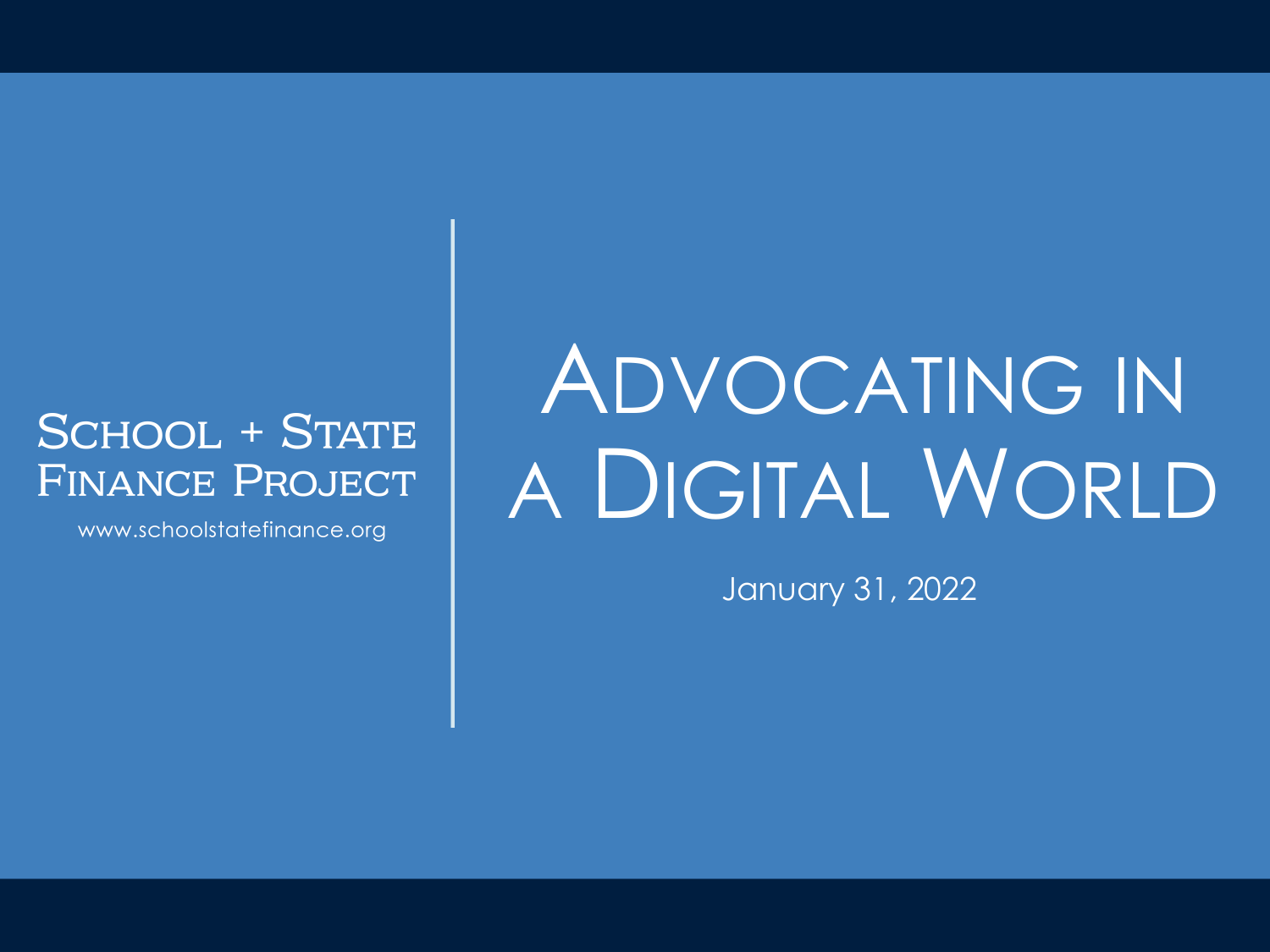### **Agenda**

- School & State Finance Project: Who we are
- What is a public hearing?
- Providing testimony: what to expect
- Written & Oral Testimony
- Telling your story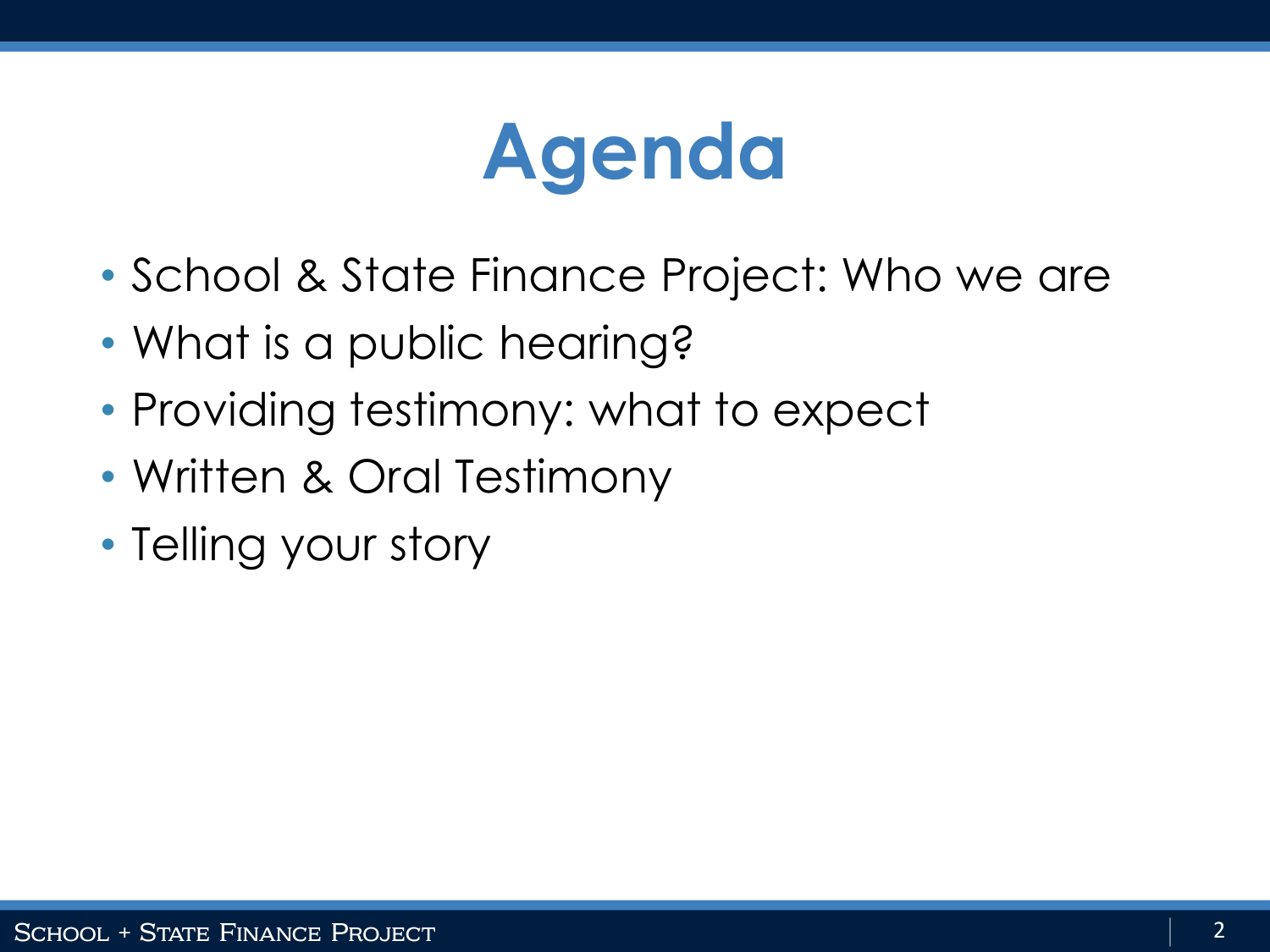# SCHOOL + STATE FINANCE PROJECT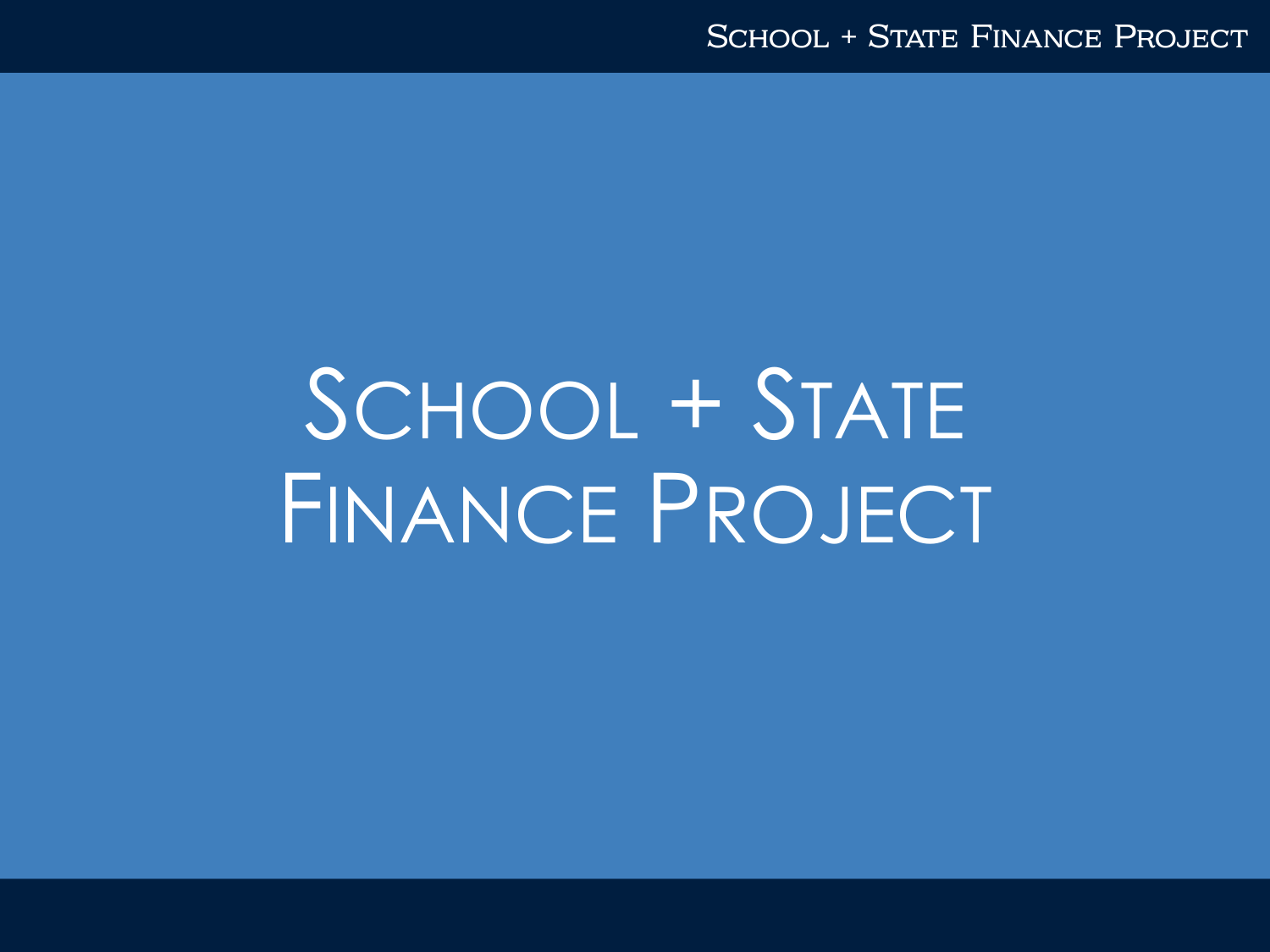#### **Our Goals & Objectives**

- Serve as a trusted, independent source of accurate data, information, and research
- Increase awareness and build public knowledge about Connecticut's education finance system, state budget, and overall fiscal health
- Improve transparency around Connecticut's education and state finances
- Work collaboratively to develop thoughtful, data-driven solutions that address Connecticut's education funding and state finance challenges
- Provide technical assistance to partner organizations seeking to solve education finance-related challenges.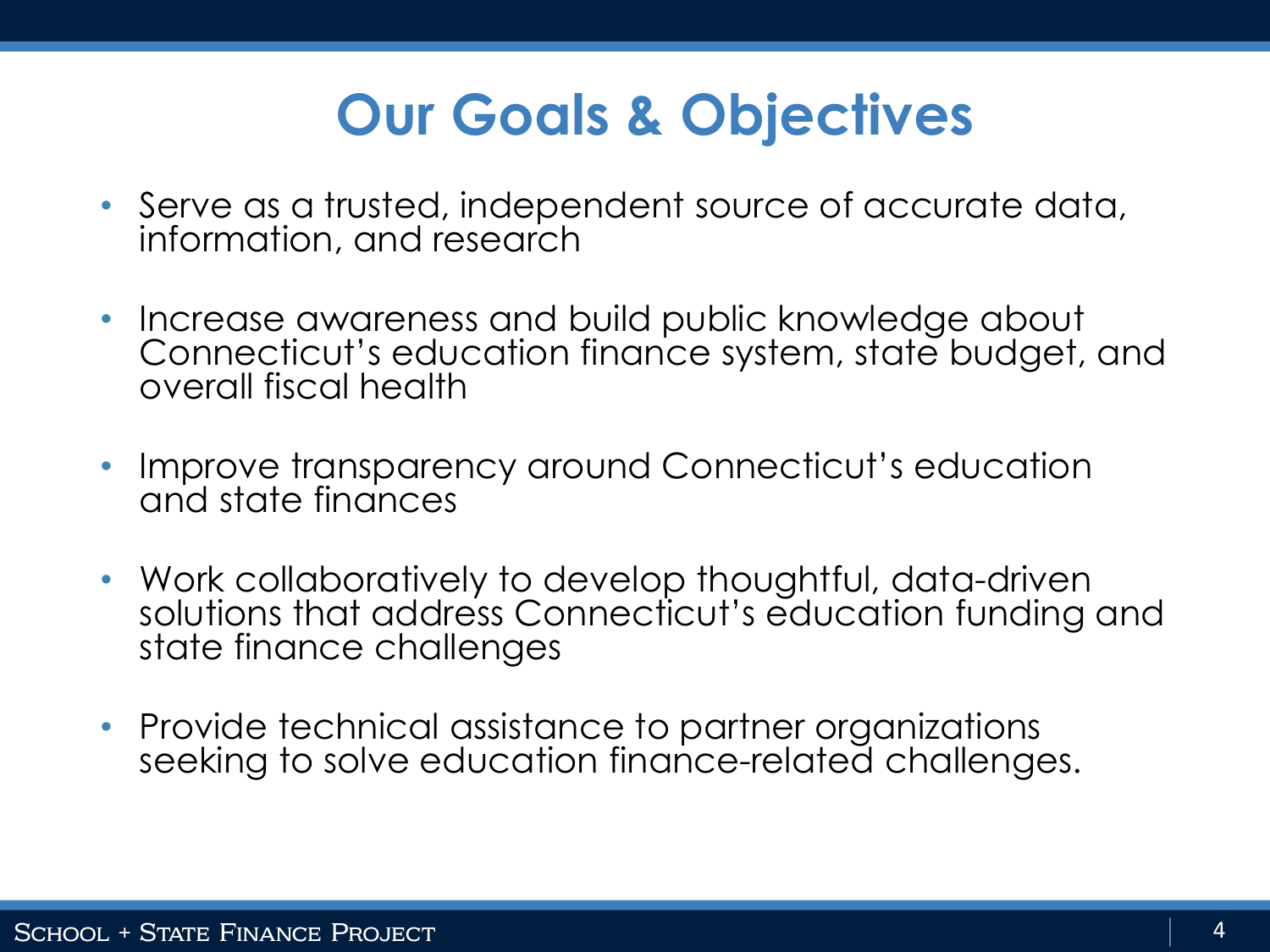### PUBLIC HEARINGS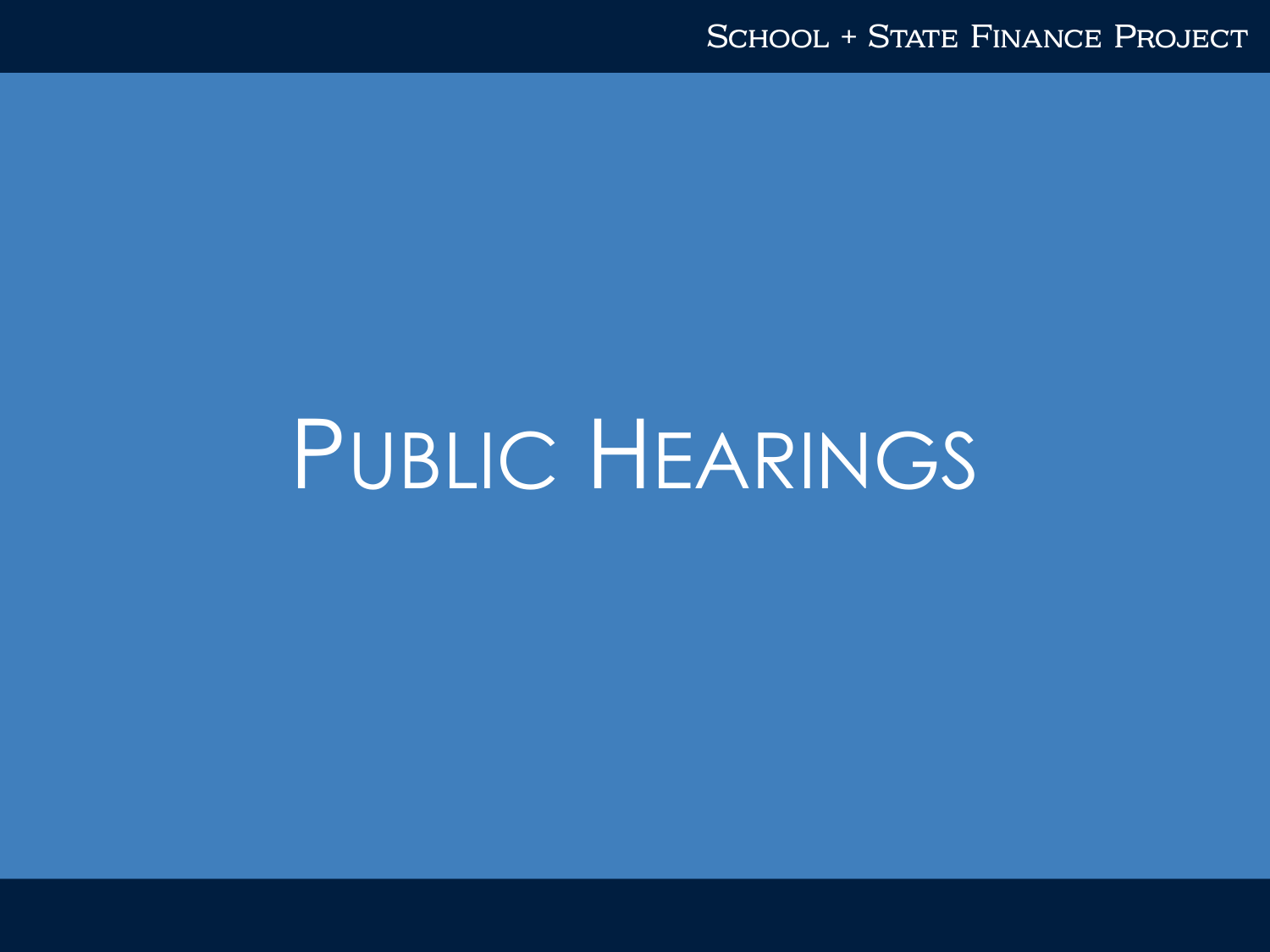### **What are public hearings?**

- The various committees of the Connecticut General Assembly (CGA) hold public hearings prior to making decisions on legislation.
- The general public, state agencies, and legislators have the opportunity to provide testimony, or comments, on proposed Bills before committee members.
- Testimony provided at public hearings is recorded and becomes part of a Bill's legislative history.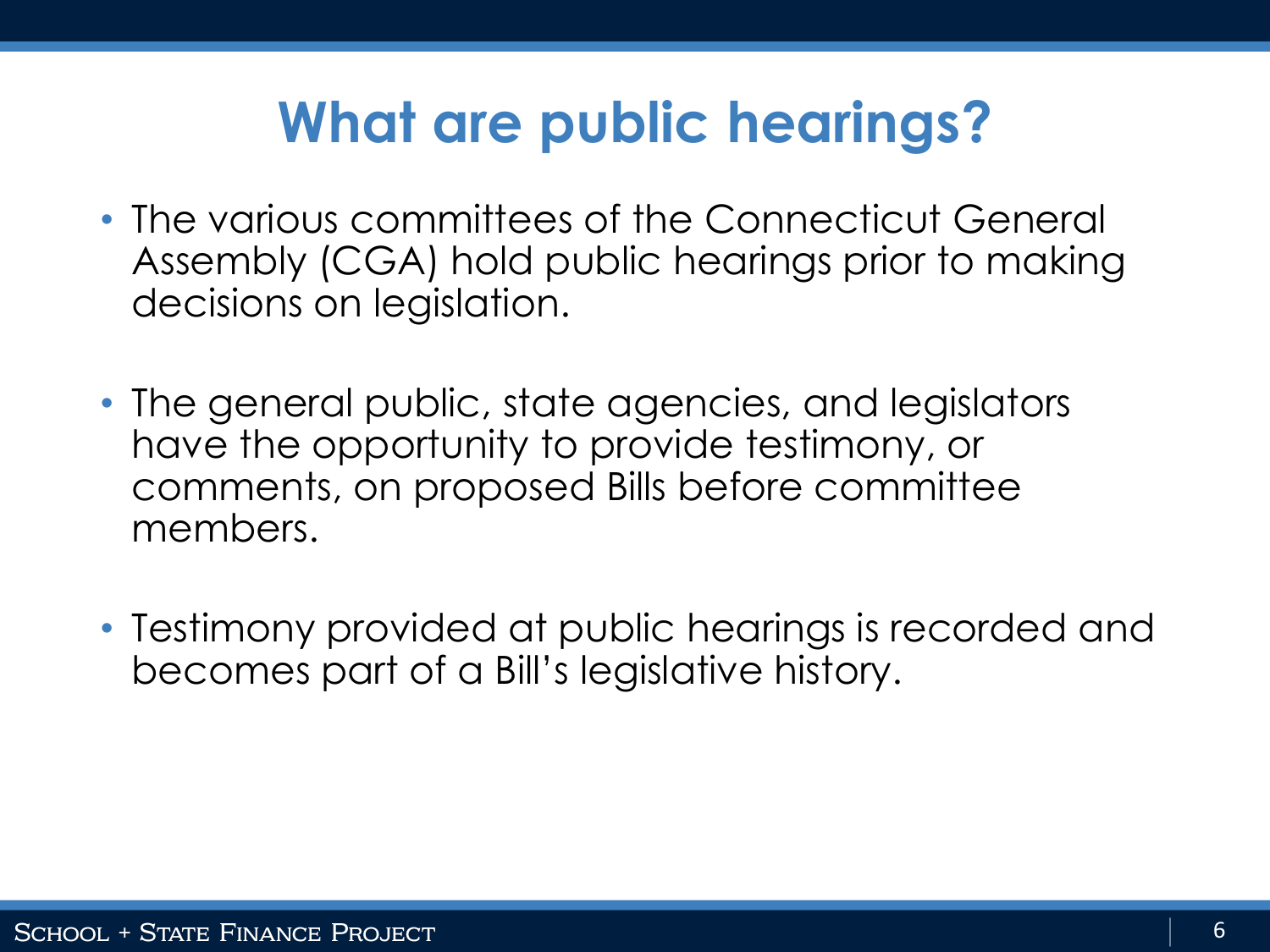## PROVIDING TESTIMONY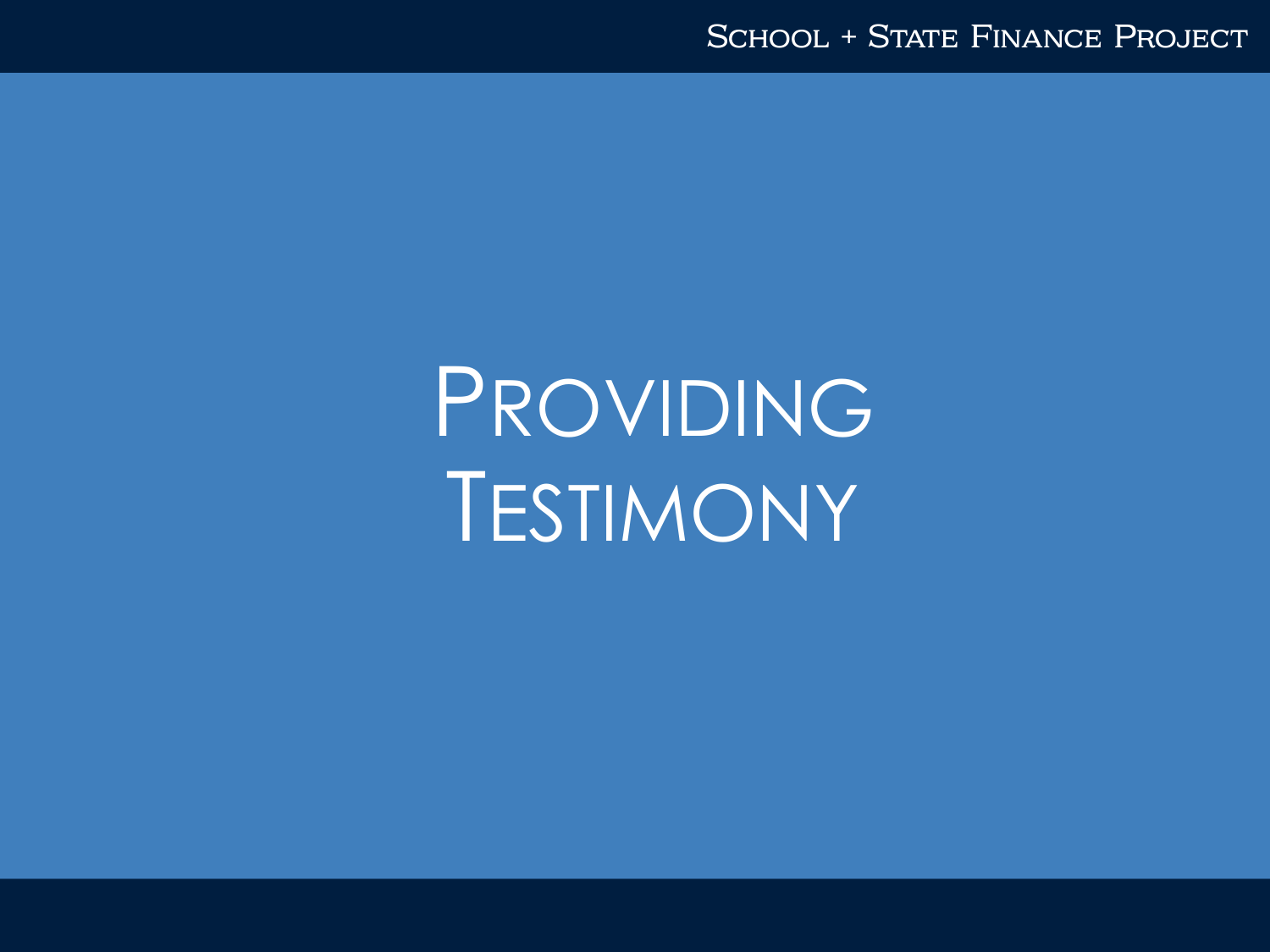#### **What to expect**

- Be prepared to testify multiple times on the same Bill.
	- Many Bills are heard in more than one committee. i.e.<br>Education <u>and</u> Appropriations
- Due to the pandemic all public hearings will be conducted virtually.
- Testimony can be submitted:
	- In writing: Most Committees accept written testimony via email, prior to start of the hearing.
	- By video: Live testimony will be heard via Zoom. You will be réquired to pre-register' prior to a deadline.
	- By phone: If you do not have internet access, you may<br>provide testimony via telephone. To re[gister to testify](https://www.cga.ct.gov/asp/cgabulletin/bulletin.asp) by<br>phone, instructions are provided in the [CGA Bulletin.](https://www.cga.ct.gov/asp/cgabulletin/bulletin.asp)
- $\bullet\,$  The general public may still watch every public hearing and committee meeting livé. All events and login links can be found [here.](https://www.cga.ct.gov/calendarofevents.asp)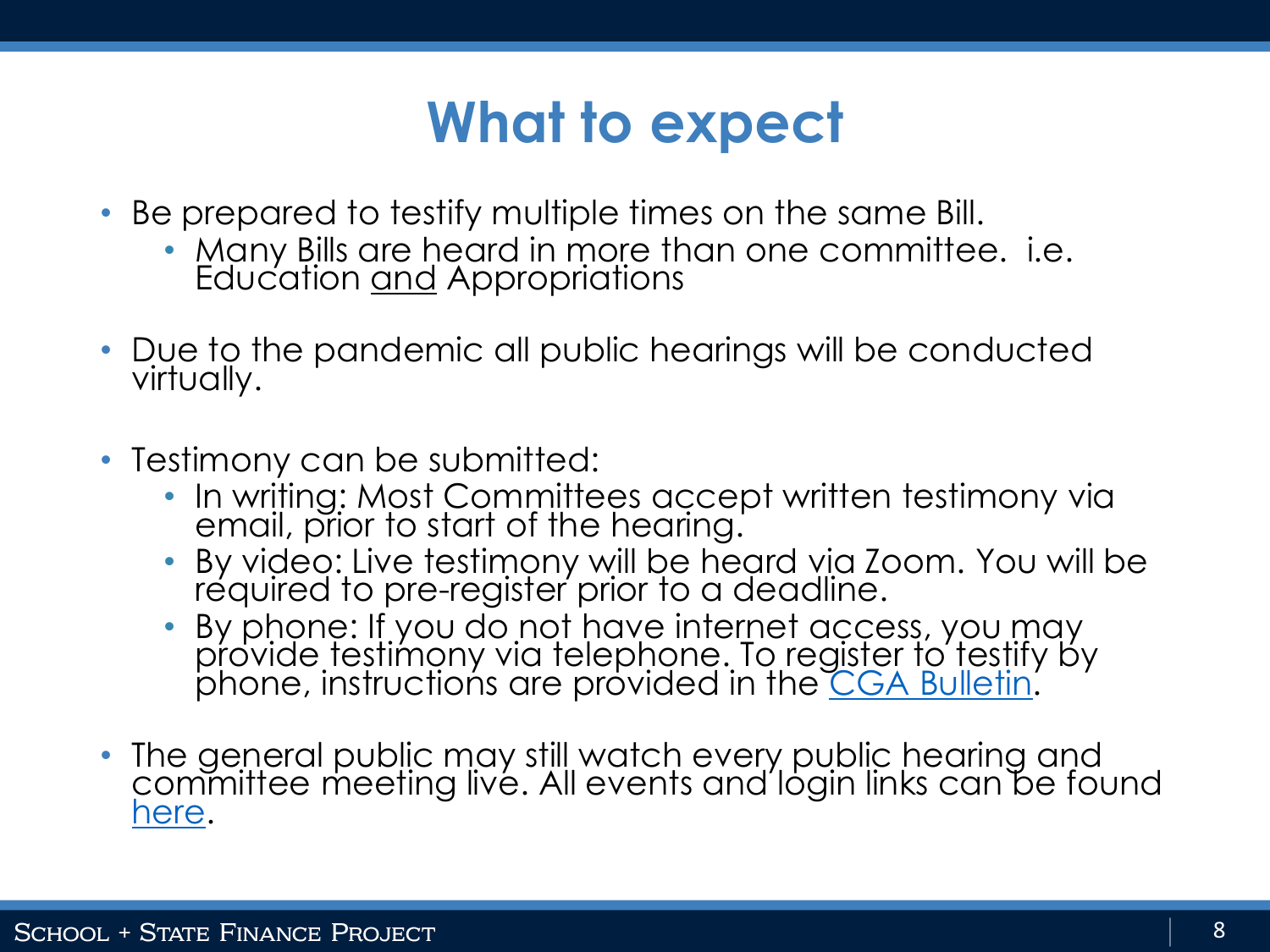#### **Written Testimony**

- Written testimony will be critical during this virtual legislative session.
- Limit your written testimony to one Bill at a time; 3-4 paragraphs on one page.
- Ensure that written testimony is submitted prior to the public hearing.
- Stay connected to the School + State Finance Project for relevant dates and deadlines as well as the specific email address to submit written testimony.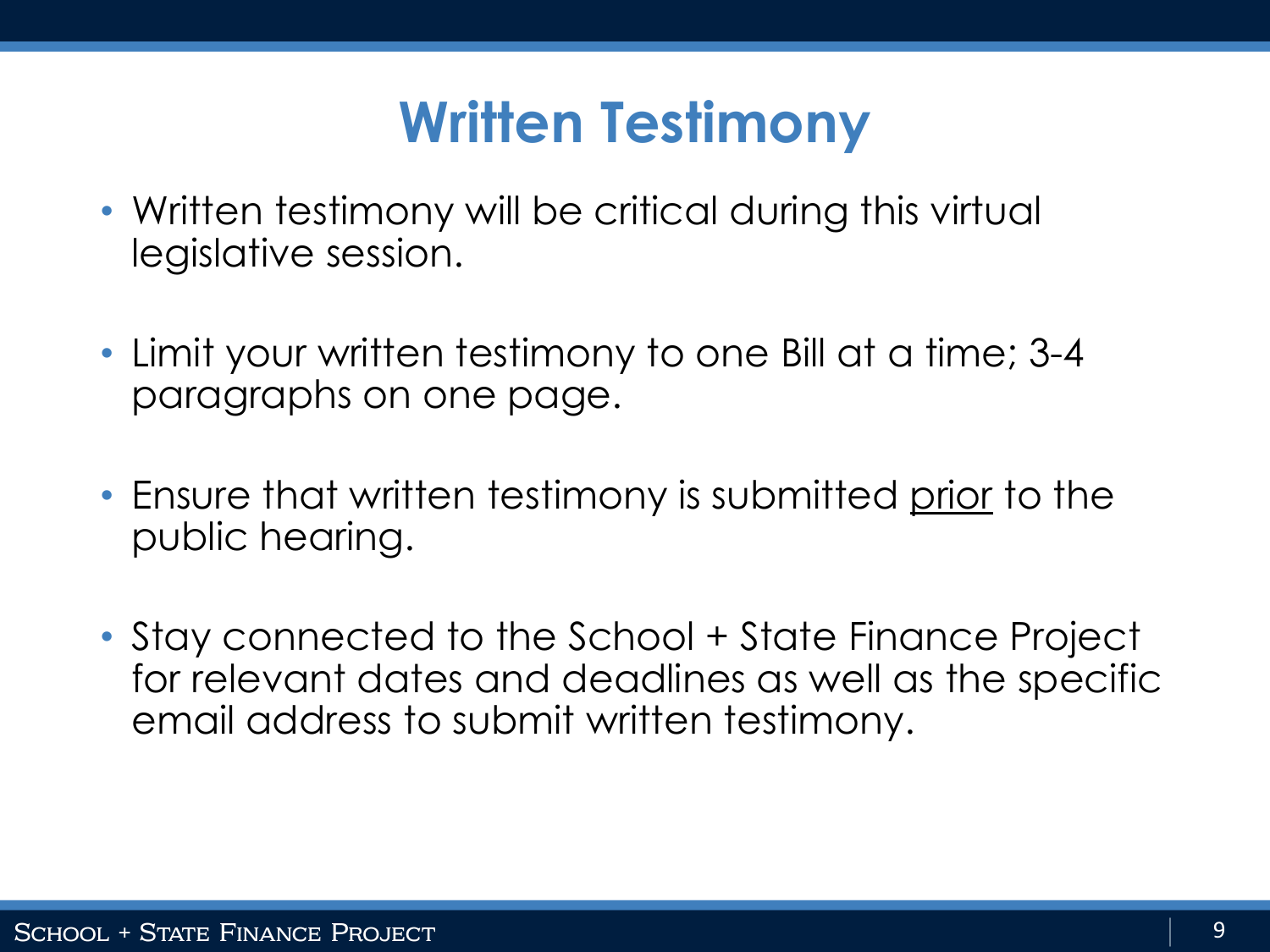#### **Live Testimony**

- The first part of a hearing is typically reserved for state officials after which the public may address the committee.
- The order in which members of the public will speak is determined by a random lottery.
- Members of the public typically have 3 minutes to provide comment but the Committee may specify a different time limit.
- Staff at the School + State Finance Project will support community members in making this process as smooth as possible. We can:
	- Assist you in writing your testimony.
	- Pre-register you for the hearing.
	- Monitor live hearings and contact you 30 minutes prior to your assigned time.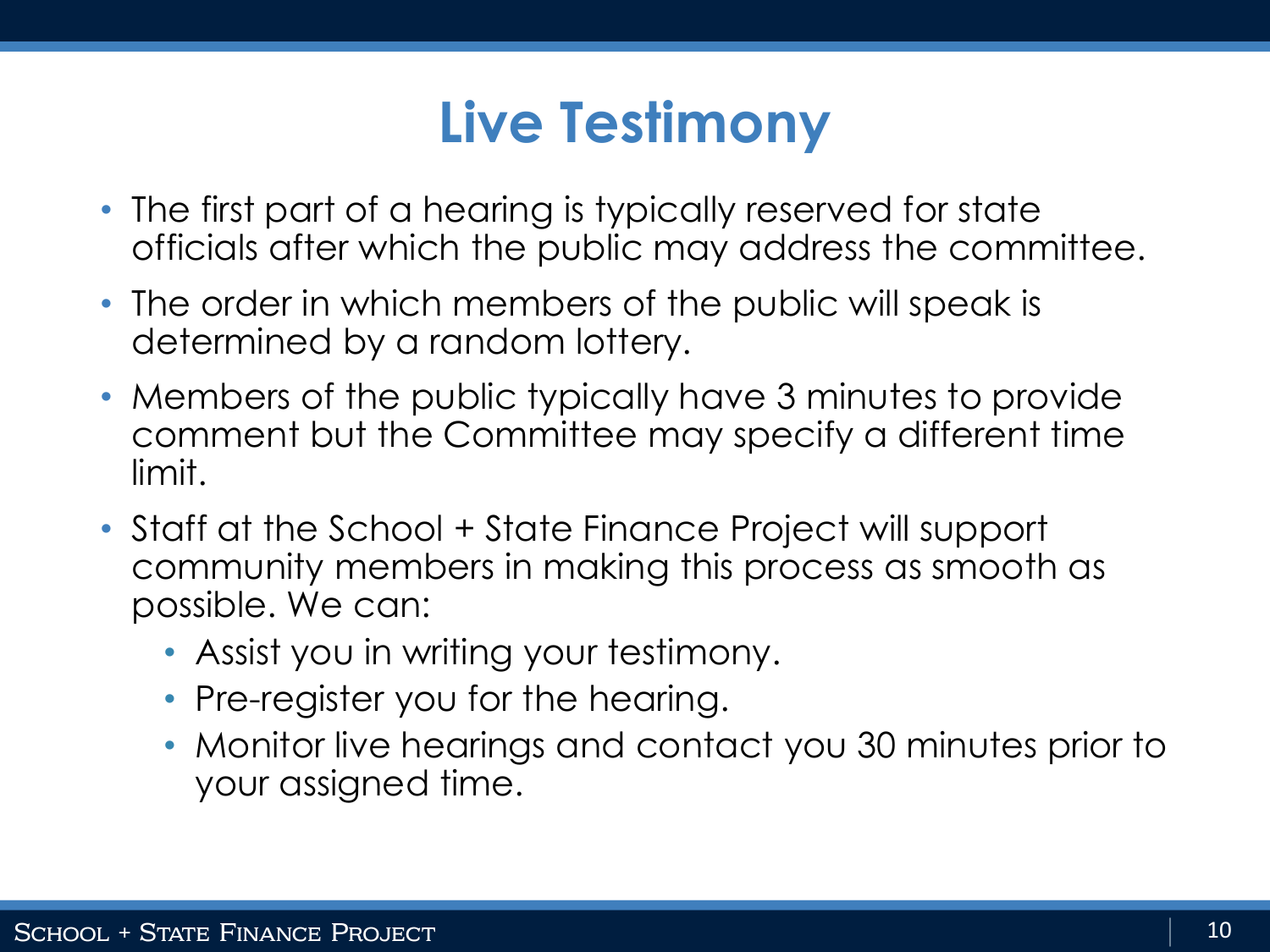**SCHOOL + STATE FINANCE PROJECT** 

### TELLING YOUR STORY